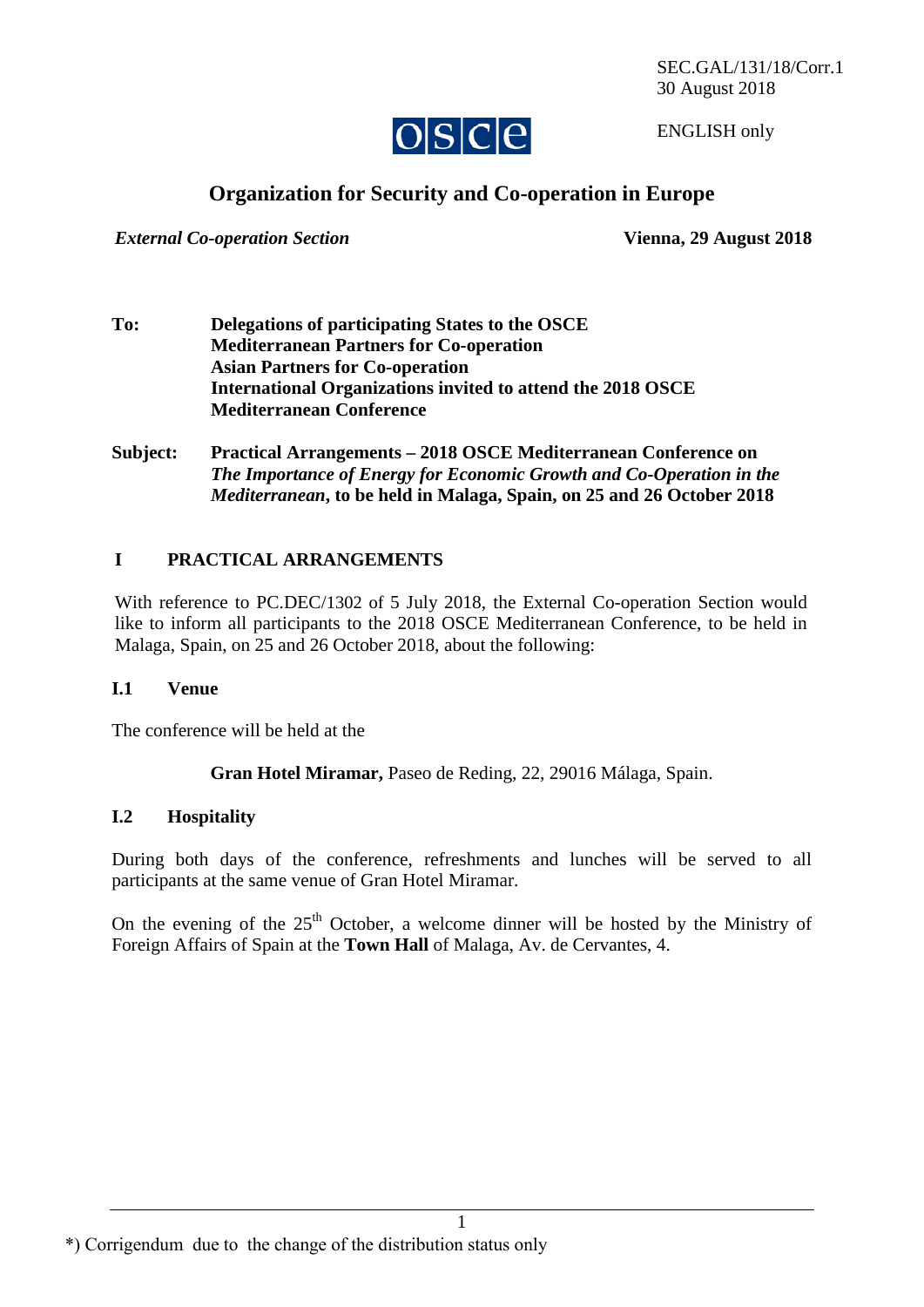## **I.3 Accreditation of Participants**

The accreditation procedure is twofold: A **Note Verbale** from each Mission/Delegation should be sent to the OSCE Secretariat [\(pm-extco@osce.org\)](mailto:pmextco@osce.org), indicating the composition of Delegation **in protocol order**, together with a completed **registration form** (Annex 1) for each member of the Delegation, **not later than 1 October 2018 COB.** 

The badges will be handed out at the registration desk at the conference venue.

## **I.4 Hotel Accommodation**

Delegations are responsible for their own accommodation arrangements and are strongly encouraged to book their accommodation at their earliest convenience.

At courtesy of the host country, accommodation at Gran Hotel Miramar will be reserved for Ministers or Deputy Ministers staying over the period 25-26 October 2018 (one or two nights).

Rooms for Delegates may be booked through a commissioned travel agent (*Lamar De Eventos*) in the following hotels, on a first-come-first-served basis, by submitting the completed Hotel Booking Form (Annex 2) to [info@lamardeventos.com.](mailto:info@lamardeventos.com) In the subject line of the e-mail, please indicate **Delegate's nationality and name**. The below **preferential rates** will be valid **until 30 September 2018**:

| <b>Miramar Hotel</b> $(5^*)$                                                                                      | Vincci Posada del Patio Hotel (5 <sup>*</sup> )                                         | <b>Barceló Hotel</b> (4*)                |
|-------------------------------------------------------------------------------------------------------------------|-----------------------------------------------------------------------------------------|------------------------------------------|
| Single Room €242                                                                                                  | Single Room €282,70                                                                     | Single Room $\text{\textsterling}154$    |
| Double Room $\text{\textsterling}269,50$                                                                          | Double Room €304,70                                                                     | Double Room $\text{\textsterling}164$    |
| <b>Molina Lario Hotel</b> (4*)                                                                                    | <b>Sercotel Hotel</b> $(4^*)$                                                           | <b>Maestranza Hotel</b> $(4^*)$          |
| Single Room $\text{\textsterling}192,50$                                                                          | Single Room €130                                                                        | Single Room $\text{\textsterling}159,50$ |
| Double Room $\text{\textsterling}203,50$                                                                          | Double Room $\text{\textsterling}140$                                                   | Double Room €181,50                      |
| <b>Ilunion Hotel</b> $(4^*)$<br>Single Room (Oct 24) $\text{\textsterling}170,50$<br>Single Room (Oct 25) €205,70 | <b>Ibis Málaga Centro Hotel (2*)</b><br>Single Room €66<br>Double Room $\epsilon$ 71,50 |                                          |

Except for Ministers and Deputy Ministers, all Delegates will be fully responsible for their accommodation expenses, including possible cancellation fees.

## **II TRAVEL**

## **II. 1 Visa Requirements**

Visa requirements must be met before arrival in Spain. Delegates requiring an entry visa must submit their request to the competent authorities at least three weeks before their expected travel date. In general, the competent authority is the Embassy or Consulate of Spain in their country of residence. More information on the visa regime can be found on the website of the Foreign Ministry of Spain: [Info](http://www.exteriores.gob.es/Portal/en/ServiciosAlCiudadano/InformacionParaExtranjeros/Paginas/RequisitosDeEntrada.aspx)

## **II. 2 Flights**

Delegations are advised to arrange their arrivals to Malaga at their earliest convenience.